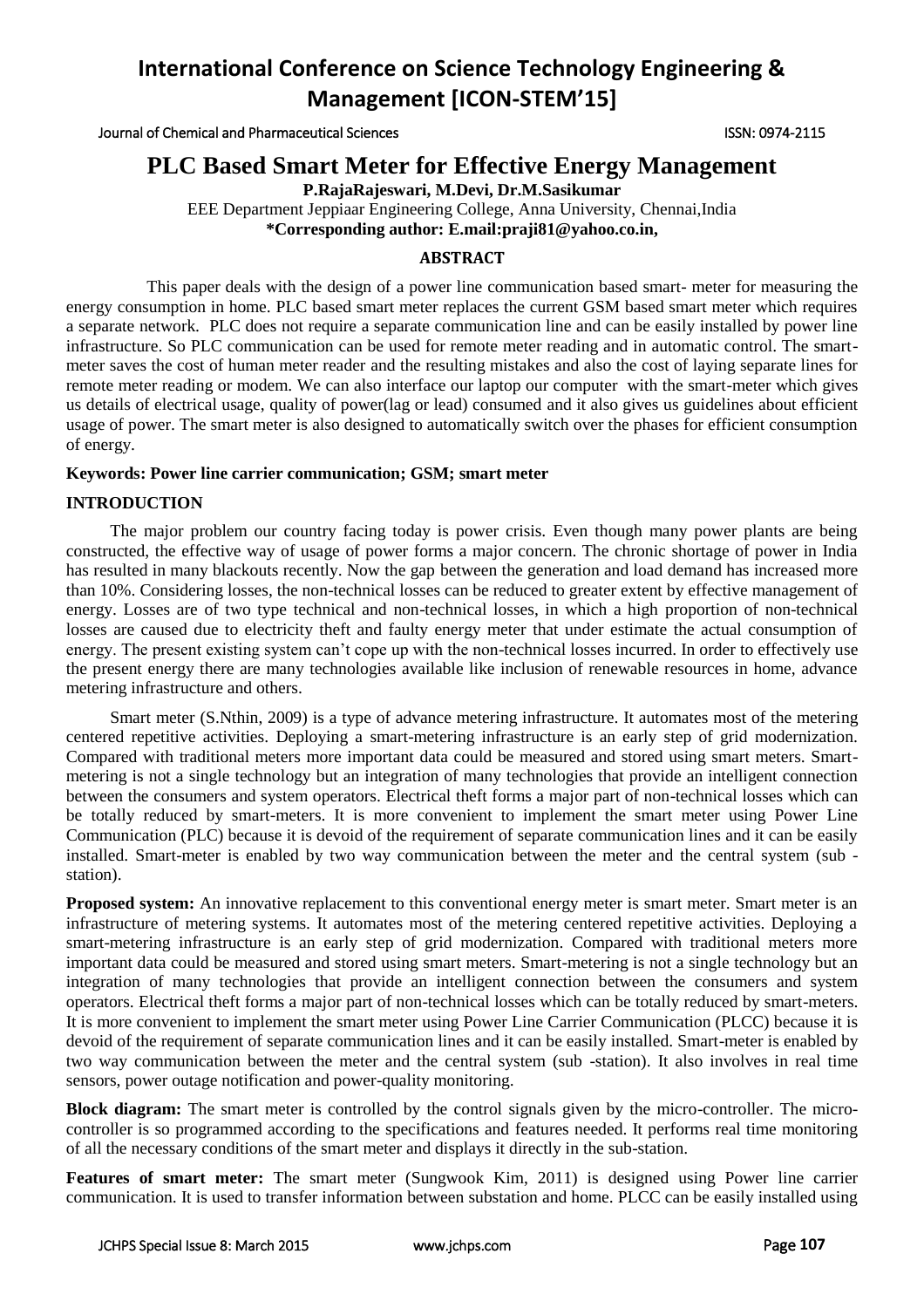#### Journal of Chemical and Pharmaceutical Sciences ISSN: 0974-2115

power line infrastructure and there is no need of separate communication line. The features of smart meter are explained below.



#### **Figure.1.Block Diagram of smart meter controller**

**(a)Daily meter reading:** Like conventional meters, Smart Meters also measures the amount of energy consumption. But whereas conventional meters must be read manually, and the consumption calculated since the last reading, Smart Meters provide specific information on how much energy was consumed, when it was consumed and at what tariff – a continuous calculation that conventional meters are incapable of. Provided with detailed operational data the network operator is also able to decrease the cost to serve, by targeting investment in the network more accurately and thus maximizing the benefits of system reinforcement. This is an important function of smart meter. The consumer is able to know his daily consumption of energy from the LCD display on hourly basis. Based upon this the consumer can himself manage the load for effective energy management. Smart Metering will revolutionize the availability and usefulness of consumption data. It will empower consumers, raise customers' awareness of their energy and water use and allow them to make informed decisions on heating, lighting and appliance upgrades. Ultimately this will lead to a significant change in consumer behavior towards sustainable consumption patterns.

**(b) Phase change over:** This is managing energy networks by better shifting consumption of energy to other phases for demand side management. The smart meter is able to detect the overload in a phase and it can automatically switch over to other phases in which there is low consumption of energy. By doing this the load will be equally distributed in all phases so that the reliance on single phase is reduced and it leads to effective management of energy. The meter communications is used to warn customers in advance before peak rates apply.

**(c) Online billing:** Smart meter enables to read the consumption data remotely and tariffs can be updated remotely. Smart Metering provides a communication gateway that functions as an interface between devices in the home and provides customers with real time data. More quantities and larger amounts of data can be stored until collected and meters can also be re-programmed or re-configured remotely. Smart meter can be interfaced with computer and the customers can view their bills with website portals. With data provided by Smart Metering technologies these can be made much richer environments where customers can benchmark their consumption and carry out analysis on energy-saving investments.

**(d)Online feedback:** Smart Metering will provide new energy consumption feedback routes. The local communications interface allows data to be streamed directly to displays in the houses through Lab view software application. This data can be provided in real time at very short intervals so that customers can immediately see the effect of turning individual appliances on and off. This will enable customers to understand in much greater detail the way they use energy and the relative impact of different appliances. The data can also be converted to currency to increase its relevance to the customer. Alarms are set that alert the consumers when there is unusually high consumption. Giving customers direct feedback on their energy usage will enable them to reduce their consumption without affecting their quality of life. Using this information, consumers can understand and modify their relationship to energy use and take control

**(e) Theft identification:** Apart from technical losses, non-technical losses are of major concern. Electricity theft is one type of non-technical losses which has drastic impact on the distributed energy. The smart metering technology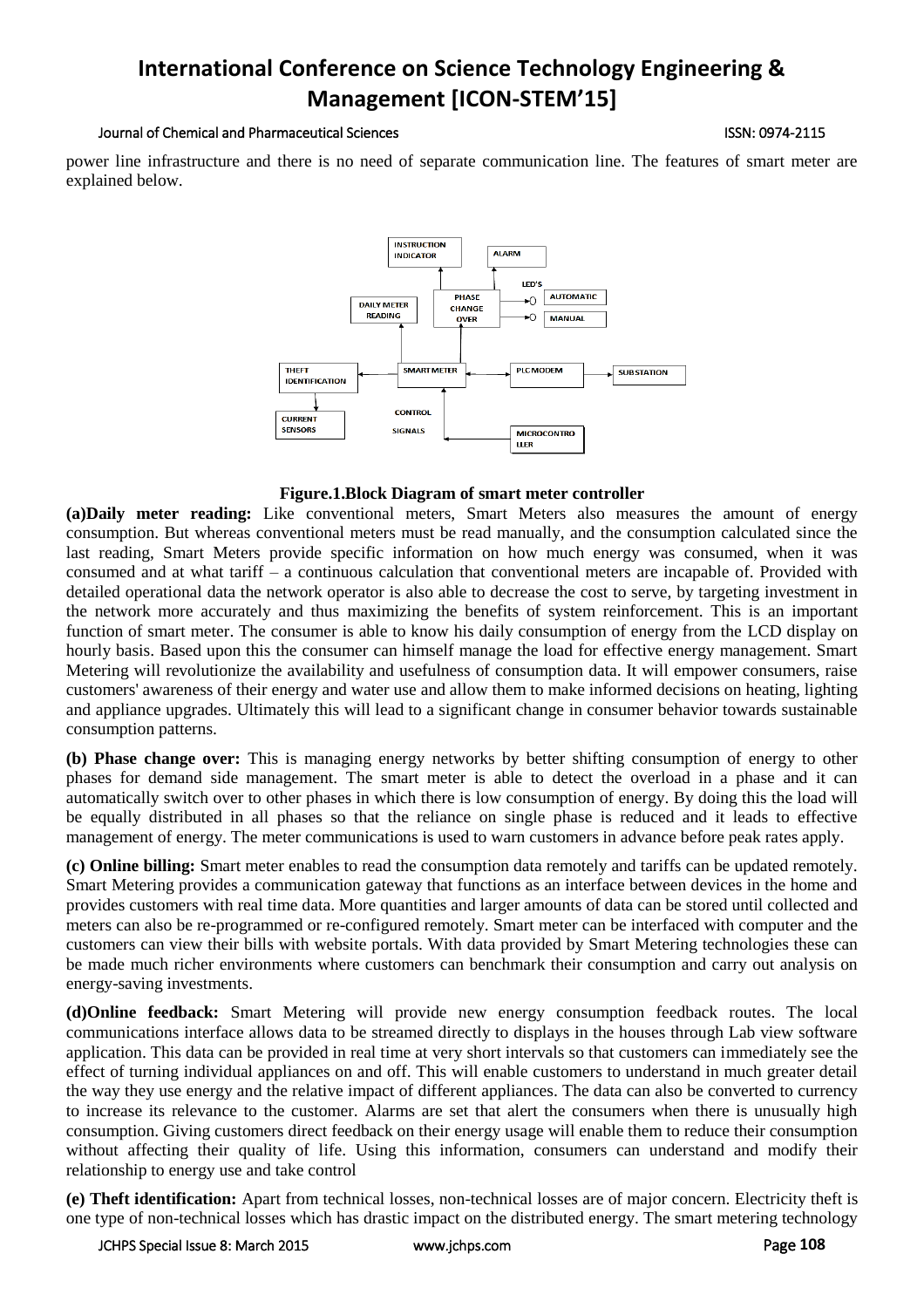#### Journal of Chemical and Pharmaceutical Sciences ISSN: 0974-2115

is used for theft identification. The secondary of the distribution transformer is connected with a controller, which has an account of the energy distributed from the transformer and compares the value with the sum of the readings from the smart meter neglecting the negligible losses. Thus it gives the theft occurring signal to individual homes and to the substation.

#### **Simulation results:**

**(a) Phase change over:**



### **Fig.2.Phase change over**

Normally it operates in phase 1, if the load on the phase 1 exceeds a threshold limit, it automatically switches over to phase 2. Similarly if the load on the phase 2 exceeds a limit, then it switches over to phase 3. If the loads on all the three phases are high usually under abnormal conditions, the whole supply is cutoff.

### **(b) Theft detection:**





#### **Figure.3.Theft Detection**

The theft is detected by connecting two current sensors at both the ends of the smart meter. The current at both the ends are measured, if unequal amount is suspected, then theft occurring signal is given.The smart meter is controlled by the control signals given by the micro-controller. The micro-controller is so programmed according to the specifications and features needed. It performs real time monitoring of all the necessary conditions of the smart meter and displays it directly in the sub-station.

#### **Hardware working model:**



#### **Figure.4.Hardware prototype**

**Future scope:** With the introduction of OFDM (Orthogonal Frequency Division Multiplex) PLC, the communication speed of smart metering applications will increase dramatically. While today's PLC technologies offer a physical layer throughput of 2 to 5kbps, the new OFDM PLC will have its throughput increased by a factor

JCHPS Special Issue 8: March 2015 [www.jchps.com](http://www.jchps.com/) Page **109**